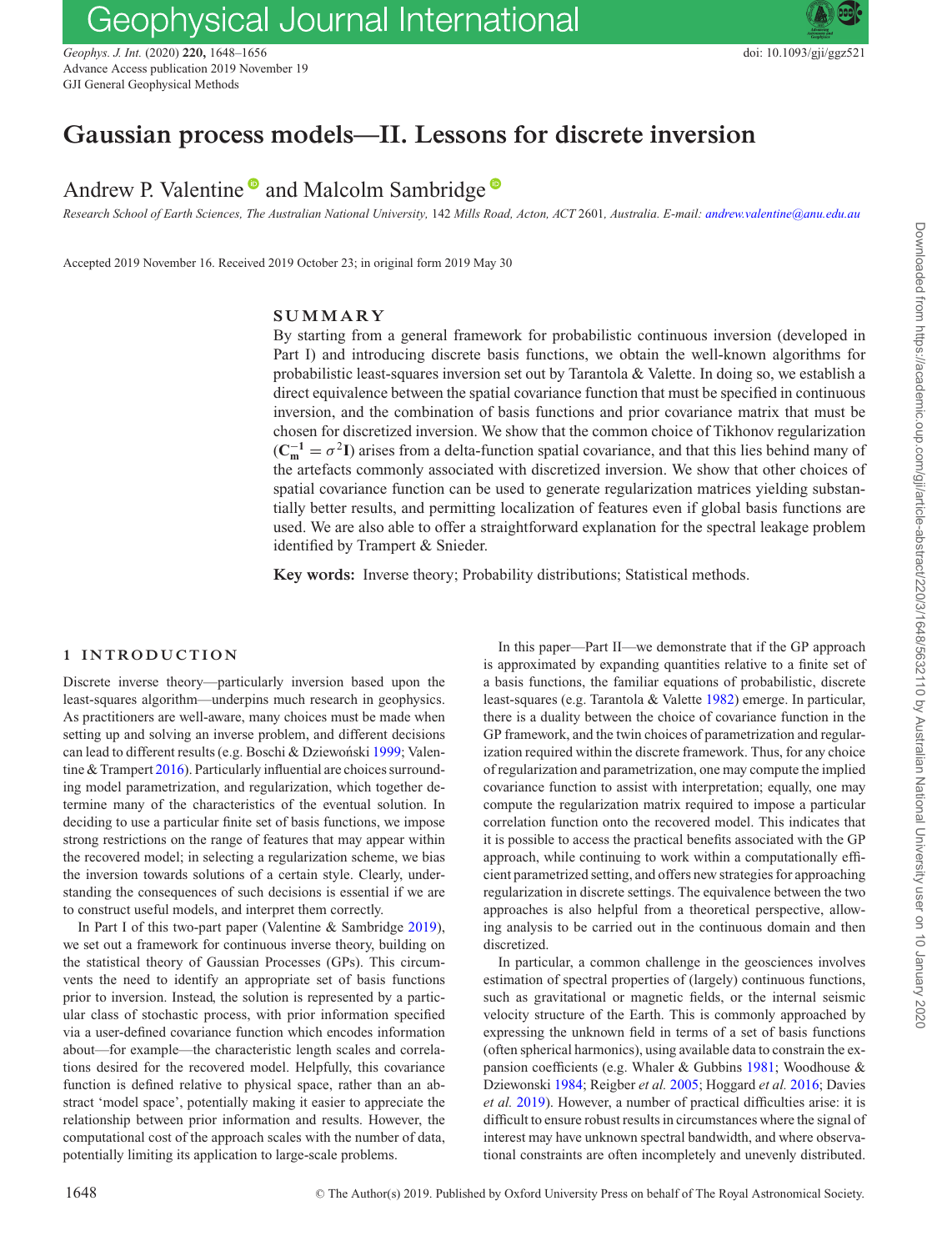In order to make this paper accessible to readers who have not studied Part I, we begin by restating a number of key results and definitions from that paper. We then show that these can be used to derive the results of Tarantola & Valette [\(1982\)](#page-8-2): in effect, the GP framework may be regarded as the limiting case of Tarantola & Valette [\(1982\)](#page-8-2) as the model-space dimension tends to infinity. We discuss how this equivalence may be used to inform the regularization of least-squares inversion, and demonstrate that the common choice of Tikhonov regularization has undesirable, but avoidable, consequences. Finally, we consider the 'spectral leakage' problem identified by Trampert & Snieder [\(1996\)](#page-8-5) and others, and show that this can be readily understood within our framework.

# **2 THEORETICAL DEVELOPMENT**

We will assume that  $f(x)$  is some function that is sought through inversion: although our notation suggests that this is a scalar function of a single variable, all our analysis translates straightforwardly to higher-dimensional settings. Our data set consists of *N* measurements,  $d_{1...N}$ , which are assumed to be related to  $f(x)$  by (*cf*. Part I eq. 10)

$$
d_i = \int_{\mathcal{X}} w_i(x) f(x) \, \mathrm{d}x \,. \tag{1}
$$

Our prior knowledge about *f*(*x*) is that  $f(x) \sim \mathcal{GP}(\mu(x), k(x, x'))$ , for some mean function  $\mu$  and covariance function  $k$ —that is,  $f$  is described by a GP, essentially an extension of the familiar Gaussian distribution into function spaces. Conditioning this prior upon the data allows us to obtain a posterior distribution (Part I eqs 14–15)

$$
f(x) | \mathbf{d} \sim \mathcal{GP}(\tilde{\mu}(x), \tilde{k}(x, x')), \qquad (2a)
$$

where

$$
\tilde{\mu}(x) = \mu(x) + \mathbf{\hat{w}}^{\mathrm{T}}(x) (\mathbf{\hat{W}} + \mathbf{C}_{\mathbf{d}})^{-1} (\mathbf{\hat{d}} - \hat{\boldsymbol{\omega}})
$$
\n(2b)

$$
\tilde{k}(x, x') = k(x, x') - \hat{\mathbf{w}}^{\mathrm{T}}(x) (\hat{\mathbf{W}} + \mathbf{C}_{\mathbf{d}})^{-1} \hat{\mathbf{w}}(x'), \qquad (2c)
$$

with tildes used to denote posterior quantities, and (Part I ,eq. 13)

$$
[\hat{\boldsymbol{\omega}}]_i = \int_{\mathcal{X}} w_i(u) \mu(u) \, \mathrm{d}u \tag{3a}
$$

$$
[\hat{\mathbf{w}}(x)]_i = \int_{\mathcal{X}} w_i(u)k(u, x) \, \mathrm{d}u \tag{3b}
$$

$$
\left[\hat{\mathbf{W}}\right]_{ij} = \iint_{\mathcal{X}^2} w_i(u)k(u,v)w_j(v) \, \mathrm{d}u \, \mathrm{d}v \,. \tag{3c}
$$

The 'hats' on these quantities are used to emphasize that they depend upon the details of the observations made, as the *wi* may vary according to—for example—the locations at which data is collected. For a full discussion and derivation of the above results, the reader is referred to Part I.

#### **2.1 Expansion in a finite basis**

We now introduce a set of *M* basis functions,  $\phi_i(x)$ ,  $i = 1...M$ , defined appropriately for the space of interest. For notational convenience, we collect these into a single vector function,  $\Phi(x)$ , such that  $[\Phi(x)]_i = \phi_i(x)$ . The Gram matrix for this basis is denoted by  $\Gamma$ , defined such that

$$
\Gamma_{ij} = \int \phi_i(x) \phi_j(x) \, \mathrm{d}x \,, \tag{4}
$$

and we assume that the inverse of this matrix can be stably found. Any function  $\zeta(x)$  can be expressed as an expansion relative to this basis,

$$
\zeta(x) \approx \sum_{i} \zeta_{i} \phi_{i}(x), \qquad (5)
$$

where the approximation arises because  $\zeta(x)$  will—in generalcontain features that cannot be expressed within the finitedimensional basis. The coefficients  $\zeta_i$  can be computed as

$$
\zeta_i = \sum_j \left[ \mathbf{\Gamma}^{-1} \right]_{ij} \int \zeta(x) \phi_j(x) \, \mathrm{d}x \,. \tag{6}
$$

Similarly, a function of two spatial variables,  $\xi(x, x')$  can be expressed using a double expansion,

$$
\xi(x, x') \approx \sum_{ij} \Xi_{ij} \phi_i(x) \phi_j(x'), \tag{7}
$$

where

$$
\Xi_{ij} = \sum_{kl} \left[\Gamma^{-1}\right]_{ik} \left[\Gamma^{-1}\right]_{jl} \iint \xi(x, x') \phi_k(x) \phi_l(x') dx dx'.
$$
 (8)

For simplicity, and because it is overwhelmingly the case encountered in practice, we will henceforth assume that the basis functions used are orthonormal. This implies that  $\Gamma = I$ , and hence the inverse Gram matrix can be dropped from the expressions for the expansion coefficients.

#### *2.1.1 Exact expansion*

Since linear transformations preserve Gaussian statistics, it is apparent that expressing the GP solution in the basis should result in a Gaussian distribution of model coefficients. We therefore write *f* (*x*)  $\mid$  **d** ∼  $\Phi$ <sup>T</sup>(*x*)  $\cdot$  N(m̃<sup>*n*</sup>,  $\tilde{C}$ ). Applying eq. (6), we see that

$$
\tilde{m}_i = m_i + \sum_j \psi_{ij} \left[ \left( \hat{\mathbf{W}} + \mathbf{C}_\mathbf{d} \right)^{-1} \left( \hat{\mathbf{d}} - \hat{\boldsymbol{\omega}} \right) \right]_j \tag{9a}
$$

$$
\tilde{C}_{ij} = C_{ij} - \sum_{kl} \psi_{ik} \psi_{jl} \left[ \left( \hat{\mathbf{W}} + \mathbf{C}_{\mathbf{d}} \right)^{-1} \right]_{kl}, \tag{9b}
$$

where  $m_i$  and  $C_{ij}$  are the expansion coefficients for the prior and covariance functions, respectively, and where  $\psi_{ij}$  represents the expansion coefficients of  $\mathbf{\hat{w}}(x)$  within the basis,

$$
m_i = \int \mu(x)\phi_i(x) dx
$$
 (10a)

$$
C_{ij} = \iint\limits_{\partial\Omega} \phi_i(x) k(x, x') \phi_j(x') dx dx'
$$
 (10b)

$$
\psi_{ij} = \iint \phi_i(x) k(x, u) w_j(u) \, dx \, du \,. \tag{10c}
$$

Using these expressions, the exact expansion of the GP solution within any set of basis functions may be found. Note that our use of the word 'exact' here does not preclude some truncation error: the GP solution may include features that are not representable using the finite set of basis functions. However, the coefficients are exact in the sense that they accurately represent that part of the GP solution that *is* representable: they will not change if the dimension of the basis set is altered.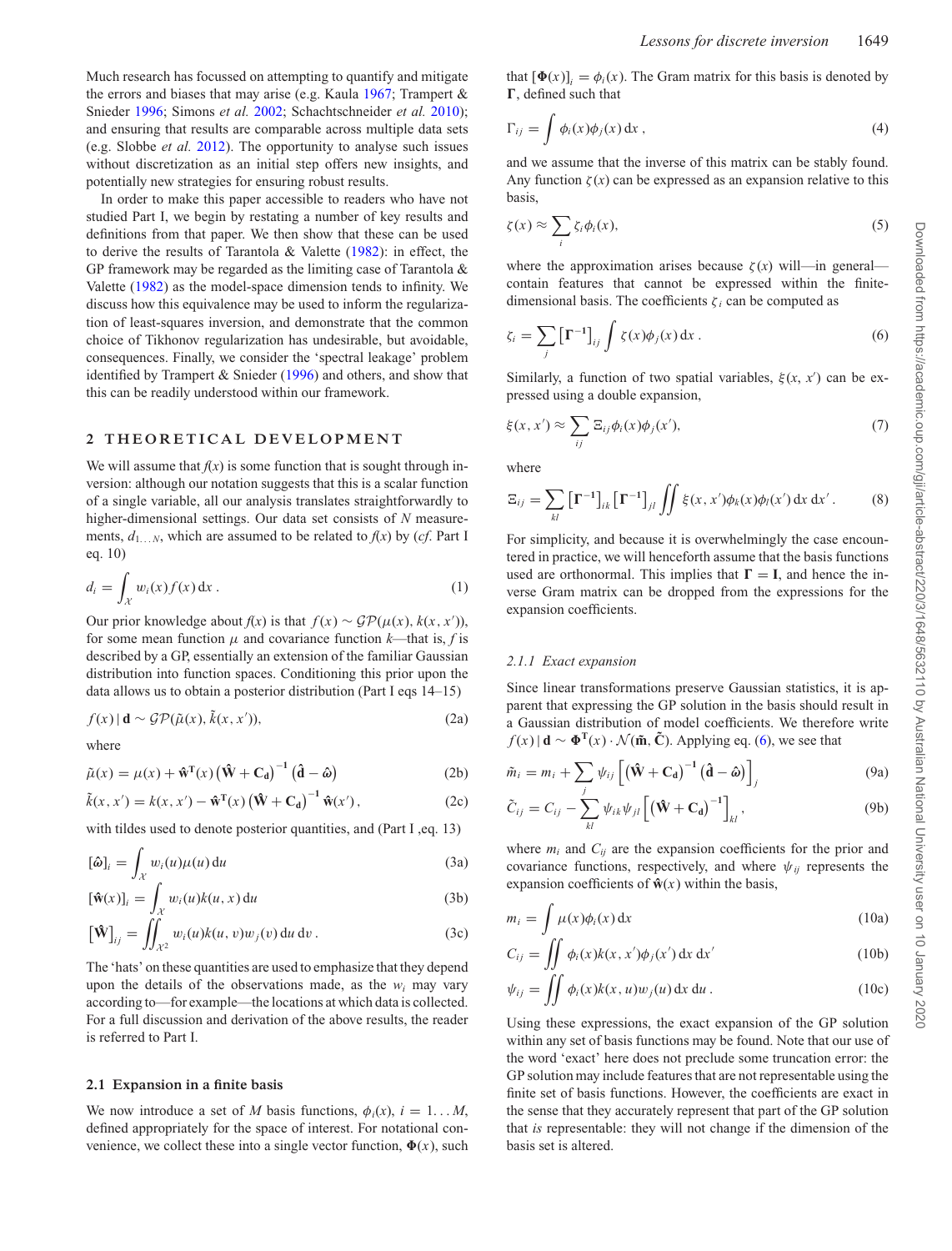#### *2.1.2 Approximate expansion*

To proceed further, we wish to expand the functions  $k(x, x')$  and  $w_i(x)$ in terms of the finite basis. In general, these will have some component that cannot be expressed within the basis, and we therefore write

$$
k(x, x') = \sum_{ij} C_{ij} \phi_i(x) \phi_j(x') + \epsilon_k(x, x')
$$
 (11a)

$$
w_i(x) = \sum_{j} G_{ij} \phi_j(x) + \epsilon_w^{(i)}(x)
$$
 (11b)

with the  $\epsilon$  terms representing the part of the function that lies outside the basis. It is then possible to show that

$$
\psi_{ij} = \left[ \mathbf{C}\mathbf{G}^{\mathrm{T}} + \mathbf{P} \right]_{ij} \tag{12a}
$$

$$
\left[\hat{\mathbf{W}}\right]_{ij} = \left[\mathbf{G}\mathbf{C}\mathbf{G}^{\mathrm{T}} + \mathbf{G}\mathbf{P} + (\mathbf{G}\mathbf{P})^{\mathrm{T}} + \mathbf{Q}\right]_{ij},\tag{12b}
$$

where we have introduced **P** and **Q** having elements

$$
P_{ij} = \iint \phi_i(u)\epsilon_k(u,v)\epsilon_w^{(j)}(v) \, \mathrm{d}u \, \mathrm{d}v \tag{12c}
$$

$$
Q_{ij} = \iint \epsilon_w^{(i)}(u)\epsilon_k(u,v)\epsilon_w^{(j)}(v) du dv
$$
 (12d)

to represent the 'error terms'. We emphasize that these quantities are not necessarily 'small': their significance depends entirely on the details of the problem under consideration.

If, nevertheless, **P** and **Q** are deemed negligible in a particular case—in other words, we think that the basis is adequate for representing all quantities—we obtain

$$
\tilde{\mathbf{m}}' = \mathbf{m} + \mathbf{C}\mathbf{G}^{\mathrm{T}} \left( \mathbf{G}\mathbf{C}\mathbf{G}^{\mathrm{T}} + \mathbf{C}_{\mathrm{d}} \right)^{-1} \left( \hat{\mathbf{d}} - \mathbf{G}\mathbf{m} \right)
$$
(13a)

$$
\tilde{\mathbf{C}}' = \mathbf{C} - \mathbf{C}\mathbf{G}^{\mathrm{T}} \left( \mathbf{G}\mathbf{C}\mathbf{G}^{\mathrm{T}} + \mathbf{C}_{\mathbf{d}} \right)^{-1} \mathbf{G}\mathbf{C},\tag{13b}
$$

where we have used primed quantities are to distinguish between approximate and exact theories. Eq. (13) will no doubt appear familiar to many readers: it has the form of the well-known result from Tarantola & Valette [\(1982\)](#page-8-2) for least-squares inversion 'in the data space', for the case where the prior on model coefficients is given by  $\mathcal{N}(\mathbf{m}, \mathbf{C})$ . As those authors show, application of the Woodbury matrix identity allows these expressions to be transformed into 'the model space',

$$
\tilde{\mathbf{m}}' = \mathbf{m} + \left(\mathbf{G}^{\mathrm{T}} \mathbf{C}_{\mathbf{d}}^{-1} \mathbf{G} + \mathbf{C}^{-1}\right)^{-1} \mathbf{G}^{\mathrm{T}} \mathbf{C}_{\mathbf{d}}^{-1} \left(\hat{\mathbf{d}} - \mathbf{G} \mathbf{m}\right)
$$
(14a)

$$
\tilde{C}' = \left(G^{T}C_{d}^{-1}G + C^{-1}\right)^{-1}.
$$
\n(14b)

This form is often more amenable to computations, since the matrix to be inverted is typically smaller.

# **3 DISCUSSION**

Some consequences of the analysis thus far deserve to be highlighted:

(i) The work of Tarantola & Valette [\(1982\)](#page-8-2) can be viewed as the finite-dimensional, discretized, analogue of the probabilistic, continuous inverse theory developed in Part I;

(ii) Any continuous inversion can be represented *approximately* within a finite-dimensional basis, by adopting **m** and **C** according to eq. (10) and using the results of Tarantola & Valette [\(1982\)](#page-8-2);

(iii) Any discrete inversion can be replicated *exactly* within the continuous framework of Part I, by choosing  $\mu(x) = \Phi^{T}(x)$ m and  $k(x, x') = \mathbf{\Phi}^{T}(x)\mathbf{C}\mathbf{\Phi}(x').$ 

If a continuous inversion is approximated within a finite basis using the least-squares approach, the result will be biased through the omission of the terms involving **P** and **Q**. This is essentially the root of the problem of 'spectral leakage', discussed by Trampert & Snieder [\(1996\)](#page-8-5), and we will consider this in more detail in due course.

# **3.1 Choosing discrete prior covariance matrices**

However, we first consider the duality between the (discrete) prior model covariance matrix **C**, and the (continuous) prior covariance function,  $k(x, x')$ . A perennial practical question concerns the 'correct' way to choose **C** in any discrete inversion: often, our prior knowledge about the problem is not in a form conducive to specifying this covariance matrix. The same problem, couched in different language, arises in deterministic discrete inversion: how does one regularize the inversion? Various schemes have been proposed, including analysis of trade-off curves (e.g. Hansen & O'Leary [1993\)](#page-7-7) and treating regularization as a hierarchical Bayesian problem (Valentine & Sambridge [2018\)](#page-8-7); nevertheless, issues surrounding regularization continue to create difficulties for inversion and the interpretation of results.

One challenge in specifying the prior covariance matrix is its abstract nature: since it exists in model-space, it is difficult to develop any intuition for how different choices will impact results. However, the results of this paper show that it can be easily transformed into physical space, using  $k(x, x') = \Phi^{T}(x) \mathbf{C} \Phi(x')$ . We suggest that intuition should be much more straightforward in this domain. Loosely, the covariance function describes how information about  $f(x)$  at one point constrains our knowledge of surrounding points: thus, the suitability of a given covariance function can be assessed based on knowledge of the physical properties of the system of interest, and the length-scales over which correlations are to be expected. The problem can also be approached from the opposite direction: if a particular spatial covariance function is desired, it is straightforward to use eq. (10) to compute the corresponding model covariance matrix. Of course, it will not usually be possible to exactly reproduce the desired covariance within the finite basis but this may be an acceptable price to pay for the computational efficiency of eq. (14).

This highlights an important distinction: we will refer to a *desired* covariance function, from which a covariance matrix is constructed following eq. (10b), and an *implied* covariance function, constructed from the covariance matrix using  $k(x, x') = \Phi^{T}(x) \mathbf{C} \Phi(x')$ . In general, the implied covariance function will not be identical to the desired covariance function—and as we shall see, this is the root of many of the 'challenges' associated with discrete inversion.

#### *3.1.1 Tikhonov regularization*

In particular, it is instructive to consider the case where the desired covariance function is given by  $k(x, x') = \sigma_1^2 \delta(x - x')$ . A delta-function covariance implies that we do not expect any spatial correlations within the recovered model, and it can be arbitrarily rough—effectively, our prior is for a white-noise style function. The equivalent covariance matrix is given by

$$
C_{ij} = \sigma_1^2 \iint \phi_i(x) \delta(x - x') \phi_j(x') dx dx'
$$
  
=  $\sigma_1^2 \Gamma_{ij}$ . (15)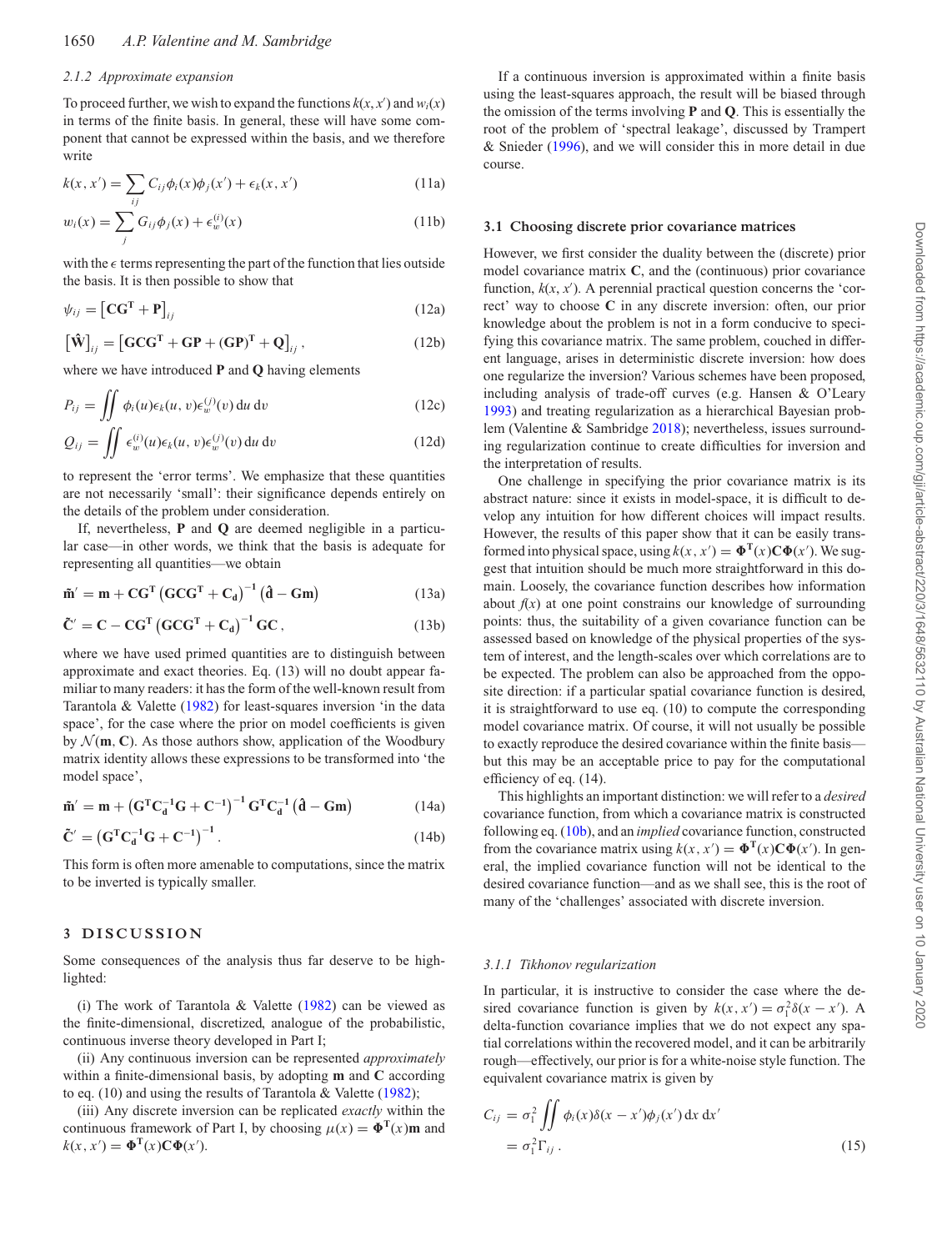In any orthonormal basis, we will obtain  $C = \sigma_1^2 I$ —a choice often known as Tikhonov regularization, or 'ridge regression'. Thus, when we adopt Tikhonov regularization, we are effectively attempting to impose delta-function spatial covariances upon our model.

Two issues may be identified. First, one may reasonably question whether a white-noise prior is a reasonable description for the systems we typically seek to image: few physical processes display such extreme disorder. To give a concrete example, consider a seismic tomography experiment, where we wish to estimate the shear-wave speed at every point within the Earth's interior. If, through some artifice, we came to know the precise value of this quantity at one particular location, how would this affect our state of knowledge elsewhere? It is implausible to suggest that this information would not influence our beliefs elsewhere: in the absence of strong evidence to the contrary, we would undoubtedly assume that this value was also indicative of wave speed in the surrounding region of space. This implies that we expect the model to exhibit correlations over some length-scale, although there may not be consensus over exactly how this should be quantified. While it may appear superficially attractive to address this by imposing no correlation, it turns out—as we shall see—that this creates more problems than it solves.

This arises from the second issue: it is readily-apparent that even if a delta-function covariance is desired, it is impossible to represent its infinite sharpness accurately using a finite set of basis functions. To assess the effects of this, we can compute the implied covariance function, by forming  $\mathbf{\Phi}^{\mathrm{T}}(x)\mathbf{\Phi}(x')$ . This is illustrated in Figs  $1(a)-c$  $1(a)-c$ ) for a basis comprised of normalized Legendre polynomials, complete to degree 50. As might be anticipated, we see a Gibbs phenomenon-like 'ringing' effect, with weak correlations and anti-correlations being imposed throughout the domain. We also see that the value of  $k(x, x)$ —which corresponds to the width of our prior distribution at the point *x*—is not constant, and that the pattern of imposed correlations also varies with *x*. None of these features are a manifestation of true prior information: all emerge solely because we are seeking to impose correlations that are incompatible with our basis.

#### *3.1.2 Matern regularization ´*

As an alternative, Figs  $1(d)$  $1(d)$ –(f) shows similar plots for the case where the desired covariance takes the form of a Matérn- $\frac{3}{2}$  function, as introduced in Part I,

$$
k(x, x') = \sigma_1^2 \left( 1 + \frac{\sqrt{3}|x - x'|}{\sigma_2} \right) \exp\left( -\frac{\sqrt{3}|x - x'|}{\sigma_2} \right). \tag{16}
$$

We choose  $\sigma_1 = 1$ , and specify a characteristic length-scale of correlation  $\sigma_2 = 0.1$ . Expanded in the discrete basis of Legendre polynomials, this results in a covariance matrix with off-diagonal structure (Fig. [1d](#page-4-0)), with the implied covariance function almost exactly reproducing that which is desired (Figs [1e](#page-4-0) and f).

This example is intended to illustrate two points. First, we see that the correlation structure actually imposed upon a discrete inversion may differ significantly from that which we set out to impose: one must consider whether the desired correlation function can be accurately represented using the chosen set of basis functions. Notwithstanding this, we also see that it is possible to impose a localized correlation structure even in cases where the model is constructed using basis functions that have global support. This is important: for many geoscience applications, global basis functions such as spherical harmonics are mathematically and computationally convenient. However, it is usually the case that our observational constraints are

of a fundamentally local character: learning that seismic wave speed is (say) higher than average beneath Australia should not alter our knowledge about seismic wave speed beneath Europe. A common difficulty encountered when performing inversion using global basis functions is that spurious model features get introduced into regions with poor data coverage, as they allow improved data fit elsewhere. Our results indicate that this effect can be suppressed by an appropriate choice of correlation function. Of course, the choice must also be guided by the detailed requirements of a particular application, and we do not claim that the Matérn family is necessarily superior to any other possible correlation function. The key issue is one of representability: can the chosen covariance function be expressed accurately within the model basis? The fact that the Matérn functions are generally smooth, and have finite support, are helpful here—but many other classes of function can be found that share these properties.

Inevitably, every method comes with drawbacks. The major barrier to building covariance matrices from correlation functions is that, in general, the elements of **C** must be evaluated by numerical integration. This may amount to a significant computational cost. Moreover, if we wish to exploit the model-space formulation of least-squares, we must invert the resulting covariance matrix again, an expensive task in high-dimensional settings. However, we suspect that there may be routes around these challenges: given the relatively limited range of basis functions commonly used in practice, it may prove feasible to develop approximations or heuristics that allow inverse covariance matrices to be constructed directly for a given style of desired covariance function. For example, one might envisage a computational library that constructs the Matérnderived  $\mathbf{C}_{\mathbf{m}}^{-1}$  for an arbitrary length-scale  $\sigma_2$ , by interpolation from a small set of pre-computed inverse matrices—much as numerical integration libraries typically use pre-computed sets of quadrature weights. Clearly, this is an area where further investigation is necessary.

If we are to impose a finite length-scale of correlation upon our models, how should this be chosen? One route is to treat this as a regularization hyperparameter within the framework set out in Valentine & Sambridge [\(2018\)](#page-8-7), and seek the scale-length that is most compatible with the observational data. This procedure can be framed probabilistically, making it possible to integrate over all possible correlation lengths. However, without an efficient method for obtaining the inverse covariance matrix directly, this is likely to be prohibitively expensive for all but the simplest problems. Nevertheless, it may often be possible to choose a reasonable value based on physical grounds. For example, in a tomography experiment, it may be reasonable to impose a length-scale based on the frequency content of the seismic data set: it is evident that one cannot usefully constrain structural features that are small compared to the wavelength of seismic waveforms used. It is also worth noting that choices regarding length-scale may be usefully related to those regarding the dimension of the basis—for any given basis set, there will be a length-scale below which implied and desired covariance functions begin to diverge. We suggest this may be a reasonable choice to impose in the absence of any alternative rationale. Conversely, if a certain length-scale is chosen *a priori*, this can be used to determine the dimension of basis to use: for example, the vanishing diagonal elements seen in Fig. [1\(](#page-4-0)d) indicate that the highest-degree Legendre polynomials are probably unnecessary in the inversions presented. We highlight that any ill-conditioning in the covariance matrix (preventing its inversion) can be readily addressed by identifying and discarding 'unnecessary' components within the basis. In principle, more complex correlation functions characterized by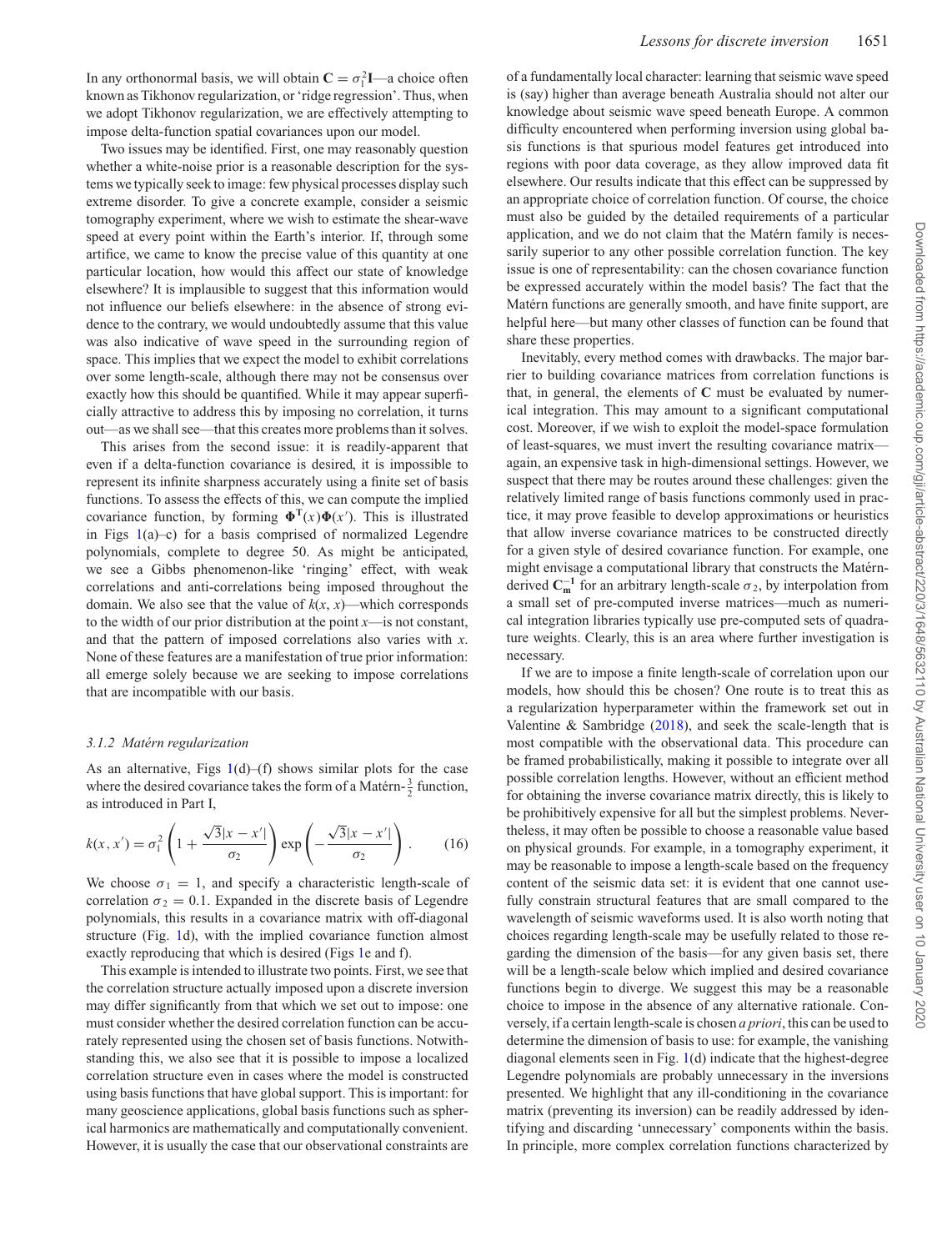<span id="page-4-0"></span>

**Figure 1.** Simple covariance matrices imply complex covariance functions. Choosing the prior covariance matrix, **C**, to be an identity matrix (a), and adopting a finite basis comprised of normalized Legendre polynomials complete to degree 50, is equivalent to the spatial covariance function  $k(x, x')$  shown in (b). This has a complex structure; two slices through this function (dotted lines) are illustrated in (c). Notable (and undesirable) features include a Gibbs phenomenon-like ringing of variable wavelength, and variation in peak amplitude. As an alternative, (d-f) show corresponding plots for a covariance matrix constructed based on a Matérn- $\frac{3}{2}$  function (d). Using this within an inversion imposes a simple spatial covariance function (e–f) upon the recovered model, without any of the undesirable features.

multiple or even spatially-variable length-scales may be used, but these lie beyond the scope of this paper.

#### *3.1.3 A simple example*

To illustrate the practical benefits associated with adopting nondelta-like covariance functions, we perform a simple inversion experiment. To begin with, we draw samples from the function

$$
f(x) = \begin{cases} 0 & -1 \le x < \frac{1}{2} \\ \cos(x) & \frac{1}{2} \le x < 0 \\ 1 + x - x^2 & 0 \le x \le 1 \end{cases}
$$
(17)

at 20 randomly distributed points  $x_i$  in the ranges  $-0.7 \le x \le 0.1$ and  $0.5 < x < 1$  (see Fig. [2a](#page-5-0)). To each sample, we add Gaussian random noise, using a zero-mean distribution with standard deviation  $\sigma = 0.1$ . We then attempt to recover the underlying function by performing a least-squares inversion (following Tarantola & Valette [1982\)](#page-8-2) of this data set, using a basis comprised (again) of normalized Legendre polynomials to degree-50. First, we regularize this using Tikhonov regularization,  $C = \sigma^2 I$ , choosing  $\sigma$  using the approach set out in Valentine & Sambridge [\(2018\)](#page-8-7). Results are shown in Fig. [2\(](#page-5-0)b), and display reasonable performance in areas where there is a high density of samples, but also considerable oscillation in areas where there is little data: it is readily apparent that the results are contaminated by the 'ringing' effects identified in Figs [1\(](#page-4-0)b) and (c). We then perform a second inversion, identical to the first except for the regularization: we add a term to the inverse prior covariance matrix to penalize steep gradients in the recovered model, with relative weight determined based on Valentine & Sambridge [\(2018\)](#page-8-7). Results for this are shown in Fig. [2\(](#page-5-0)c), and while they remain imperfect, especially—unsurprisingly—in poorly sampled areas, the recovered function contains much less spurious structure, and overall performance appears superior. Broadly similar results are seen in a third inversion, which is regularized using the Matérn-derived regularization operator shown in Figs  $1(d)$  $1(d)$ –(f).

In these three experiments, we are effectively performing regression: our data amounts to direct observations of the target function. This is not the usual scenario in geophysical inverse problems, where indirect measurements are more common. To better-represent this, we therefore construct a second data set, consisting of the average values of  $f(x)$  between each pair that can be constructed from the sampling points,  $x_i$ . In other words, we suppose we have 190 'measurements',

$$
d_k = \frac{1}{x_j^{(k)} - x_i^{(k)}} \int_{x_i^{(k)}}^{x_j^{(k)}} f(x) \, dx \,, \tag{18}
$$

where we assume  $x_i < x_j$ . In the notation of eq. (1), this corresponds to a weighting function

$$
w_k(x) = \frac{1}{x_j^{(k)} - x_i^{(k)}} H\left(x - x_i^{(k)}\right) H\left(x_j^{(k)} - x\right),\tag{19}
$$

where  $H(x)$  is a Heaviside step function; to illustrate the density  $\sum_{k} w_k(x)$ . Again, we add Gaussian random noise to this data, and of information about  $f(x)$  provided by this data set, Fig. [2\(](#page-5-0)e) shows perform one inversion using each style of regularization (with the weight of the regularization term determined following Valentine & Sambridge  $(2018)$ ). Results may be seen in Figs  $2(f)$  $2(f)$ –(h), and again—at least, from a visual perspective—the gradient-based and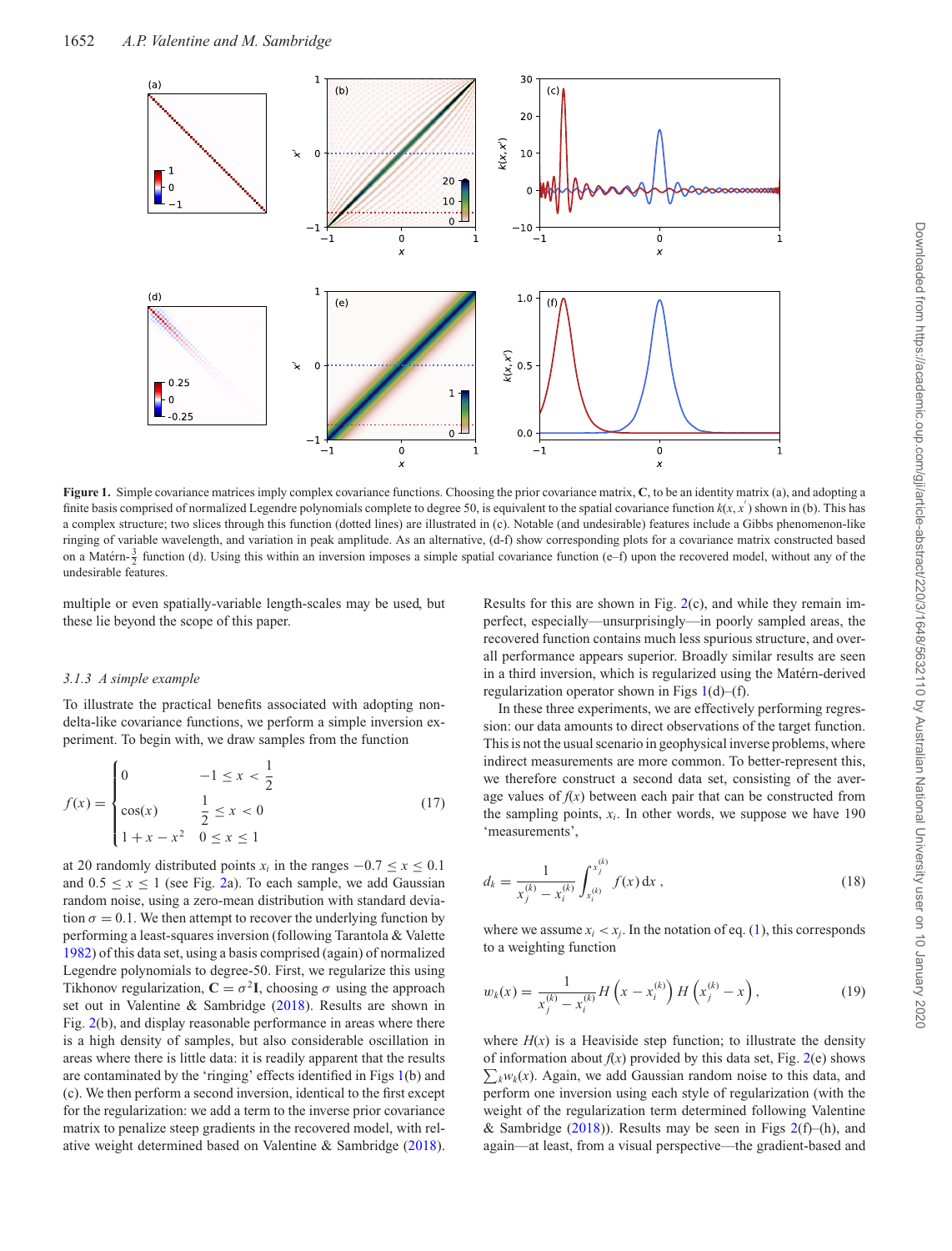<span id="page-5-0"></span>

**Figure 2.** Localized structure with global basis functions. We generate a set of noisy samples from a known function (a), and fit a model expressed in Legendre polynomials complete to degree-51 to these. When Tikhonov regularization is used (b), the model performs poorly in regions of limited data coverage; compare Figs  $1(a)$  $1(a)$ –(c). In (c) we add an additional constraint to keep the first derivative of the recovered function small, while in (d) we use a Matérn-derived covariance as in Figs [1\(](#page-4-0)d)–(f). As a second experiment, we compute the average value of  $f(x)$  between every pair of sample-points from (a); the resulting density of information about *f* is shown in (e). Adding noise to this data set of indirect measurements, we again perform inversion using Tikhonov (f), Tikhonov with first derivative damping (g) and the Matérn-derived (h) regularization matrices. Tikhonov regularization clearly introduces many artefacts, which can be readily related to the implied covariance function depicted in Fig. [1\(](#page-4-0)b), whereas the Matérn-derived regularization gives an excellent reproduction of the original function. Requiring the first derivative to be small yields results that are broadly similar to the Matérn case, but with slightly stronger artefacts: see Fig. [3](#page-5-1) for the equivalent correlation functions.

Matérn-derived approaches give similar results, vastly outperforming Tikhonov regularization, with a much-reduced incidence of artefacts in the recovered model.

To better-understand these similarities, Fig. [3](#page-5-1) shows the spatial covariance function associated with the gradient-based regularization operator. We see that this has a general form that is close to that of the Matern covariance function, with good localization of infor- ´ mation; however, there remains some residual 'ringing' of the kind encountered in the Tikhonov case. By requiring that the gradient of the recovered function be 'small', we are implicitly stipulating that the function cannot change too dramatically from one location to the next—in other words, that the function values must display correlations over at least some length scale. The notion that an inversion should result in a 'smooth' solution can therefore be approached from either perspective. Whether one viewpoint is preferable to the other will be application-dependent, but we observe that in many cases there is little objective justification for a decision to penalize certain orders of derivative and not others. In the typical case where prior knowledge is relatively loosely defined, we suggest that

<span id="page-5-1"></span>

**Figure 3.** Spatial correlation functions corresponding to a Tikhonov regularization operator incorporating first-derivative constraints, as used in Figs [2\(](#page-5-0)c) and  $(g)$ .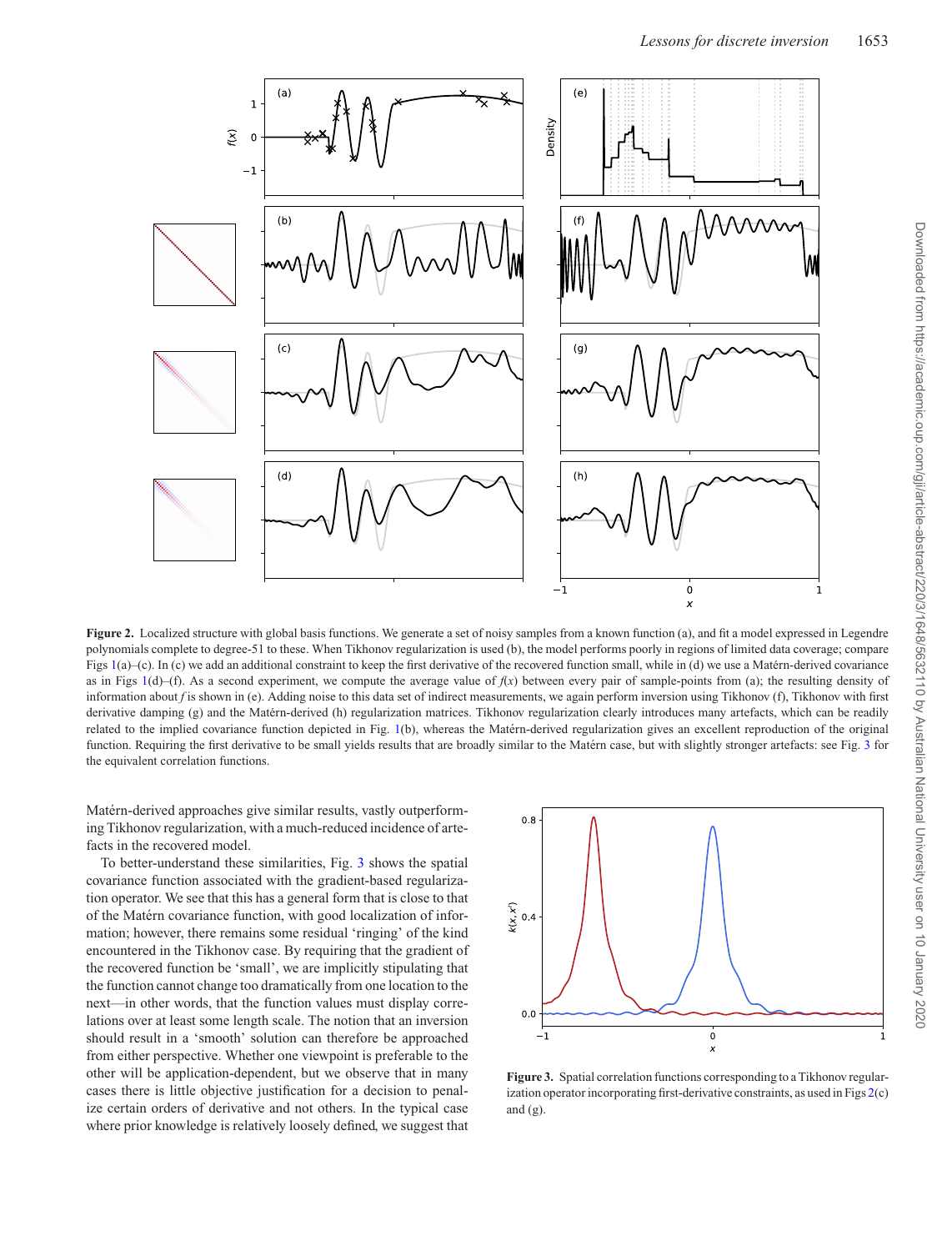introducing regularization by reference to a desired spatial correlation function and correlation length-scale may be an attractive philosophy. It may also ease the process of ensuring comparability between differently parametrized inversions. Regardless of the viewpoint used to define the regularization operator, we believe that knowledge of the implied spatial correlation function is of great assistance in understanding how regularization choices are likely to be impacting results.

#### **3.2 Spectral Leakage**

Trampert & Snieder [\(1996\)](#page-8-5) consider the concept of spectral leakage in discrete inverse problems, adopting the probabilistic least-squares formulation of Tarantola & Valette [\(1982\)](#page-8-2) and a Tikhonov-style covariance matrix ( $\mathbf{C} = \sigma_1^2 \mathbf{I}$ ). Working with spherical harmonic basis functions, they compute synthetic data for a model containing structure at degree *L*. They then invert this synthetic data, using a parametrization that only allows structure up to degree  $L_m < L$ , and find significant errors in the recovered model. This is due to spectral leakage—an effect similar to aliasing, whereby the unrepresentable structure between degrees  $L_m$  and  $L$  gets mapped into results. Given that real physical systems, such as the Earth, will almost inevitably contain features at a finer scale than any basis used during inversion, this is problematic. Another manifestation of the same fundamental problem occurs if one compares two inversions, one obtained using a basis complete to *L*1, and a second using basis functions complete to  $L_2 > L_1$ : while one might naïvely expect the model coefficients to agree below *L*1, this is often not the case.

From the perspective of this paper, these issues all stem from the fact that a delta-like desired covariance function is unrepresentable in the finite basis. As we have seen, the choice  $C = \sigma_1^2 I$  ends up imposing relatively strong correlations upon the recovered model, characterized by the shortest length-scale present in the basis set. If a different basis is used (e.g. by increasing the maximum spherical harmonic degree), the continued choice  $\mathbf{C} = \sigma_1^2 \mathbf{I}$  will result in an implied covariance function with different properties, and thus the recovered models will also differ.

To illustrate this, Fig. [4](#page-7-8) shows two implied spatial covariance functions, both corresponding to the choice  $C_m = I$ , but constructed using different basis sets: one with spherical harmonics complete to degree  $L = 8$ , and the other with spherical harmonics complete to degree  $L = 16$ . The difference in spatial form can be readily appreciated; in particular, the dominant wavelength associated with periodic correlations changes as the basis set is expanded. Thus, the manner in which the inversion 'fills in gaps' between data will also change, despite the practitioner not (apparently) having altered their approach to regularization. Coupled with an irregular data distribution, and a non-trivial data-model relationship, it is evident that inversion results obtained in the two cases may differ considerably.

The easiest route to avoiding significant spectral leakage is therefore to ensure that the desired spatial covariance function is representable within the chosen set of basis functions—or, equivalently, ensuring that the implied spatial covariance function does not change dramatically as the dimension of the basis set is increased. For most 'nice' functions, this is likely to simply be a matter of ensuring that the minimum length-scales within covariance and basis are consistent. Any part of the desired covariance function that lies outside the basis will manifest itself through non-zero matrices **P** and **Q**, and (at least in principle) these can be used to obtain a quantitative understanding of the resulting spectral leakage.

We note that Trampert & Snieder [\(1996\)](#page-8-5) derive a 'spectral leakage correction', designed to ameliorate the problem. However, this requires inversion in the data-space—and thus, comes at similar computational cost to that of the GP framework set out in Part I. In cases where spectral leakage is a concern, it is therefore also feasible to use our continuous approach. Where expression relative to a basis is nevertheless desirable (e.g. to estimate power spectra), this can be achieved through the use of eq. (9). In doing so, one can ensure that no discretization error has been introduced.

### **4 CONCLUDING REMARKS**

According to the 'folk wisdom' of inversion using the least-squares algorithm, use of global basis functions (such as spherical harmonics) risks models containing unconstrained artefacts in regions of poor data coverage, while use of local basis functions (e.g. grid cells) inevitably results in very 'patchy' models. One solution to this problem is to adopt alternative inversion schemes, such as the Backus–Gilbert approach adopted by Zaroli [\(2016\)](#page-8-8); another strategy involves the imposition of strong regularization and smoothing constraints. The results of this paper indicate that the key requirement is to ensure that the implied correlation function associated with the regularization is appropriately localized, so that information obtained in one region of the model does not unduly influence results elsewhere.

Four points deserve to be highlighted. First, from a theoretical perspective, the results set out in Section 2 provide an attractive route to deriving the results of Tarantola & Valette [\(1982\)](#page-8-2). While discrete basis functions tend to simplify computations, they often complicate analysis, and the approximation implicit in discretization can often be a source of difficulty. The connections developed in this paper enable analysis in the continuous domain with discretization as a final step. We suggest this may greatly simplify theoretical studies in linearized inversion.

Secondly, any regularization scheme adopted in a least-squares inversion can straightforwardly and cheaply be represented as an implied covariance function. We suggest that plotting this function, or transects through it, should become routine whenever results are to be analysed or presented. It is far more readily understood than a model covariance matrix, and one may straightforwardly appreciate where regularization choices might be impacting results.

Thirdly, we encourage the community to move away from Tikhonov regularization, particularly in conjunction with global basis functions, and to instead explore the potential to construct covariance matrices from a chosen desired covariance function. We believe this enables a more principled approach to the incorporation of prior information, and we have demonstrated clear practical benefits associated with the imposition of local correlations. For this to be possible, certain practical hurdles must be overcome: in particular, computing large-scale covariance matrices by numerical integration of a covariance function is computationally expensive. Whether or not this is a barrier to adoption is obviously situationdependent; however, it may prove possible to develop algorithms that reduce such costs.

The final message we wish to convey is more general. The inspiration for this work came from the machine learning literature: how could we understand and apply the theory of GPs in a geophysical context? Eventually, this developed into the probabilistic, continuous inverse theory set out in Part I, and the links to Tarantola & Valette [\(1982\)](#page-8-2) emerged. The resulting insights offer an opportunity to transform our approach to regularization in least-squares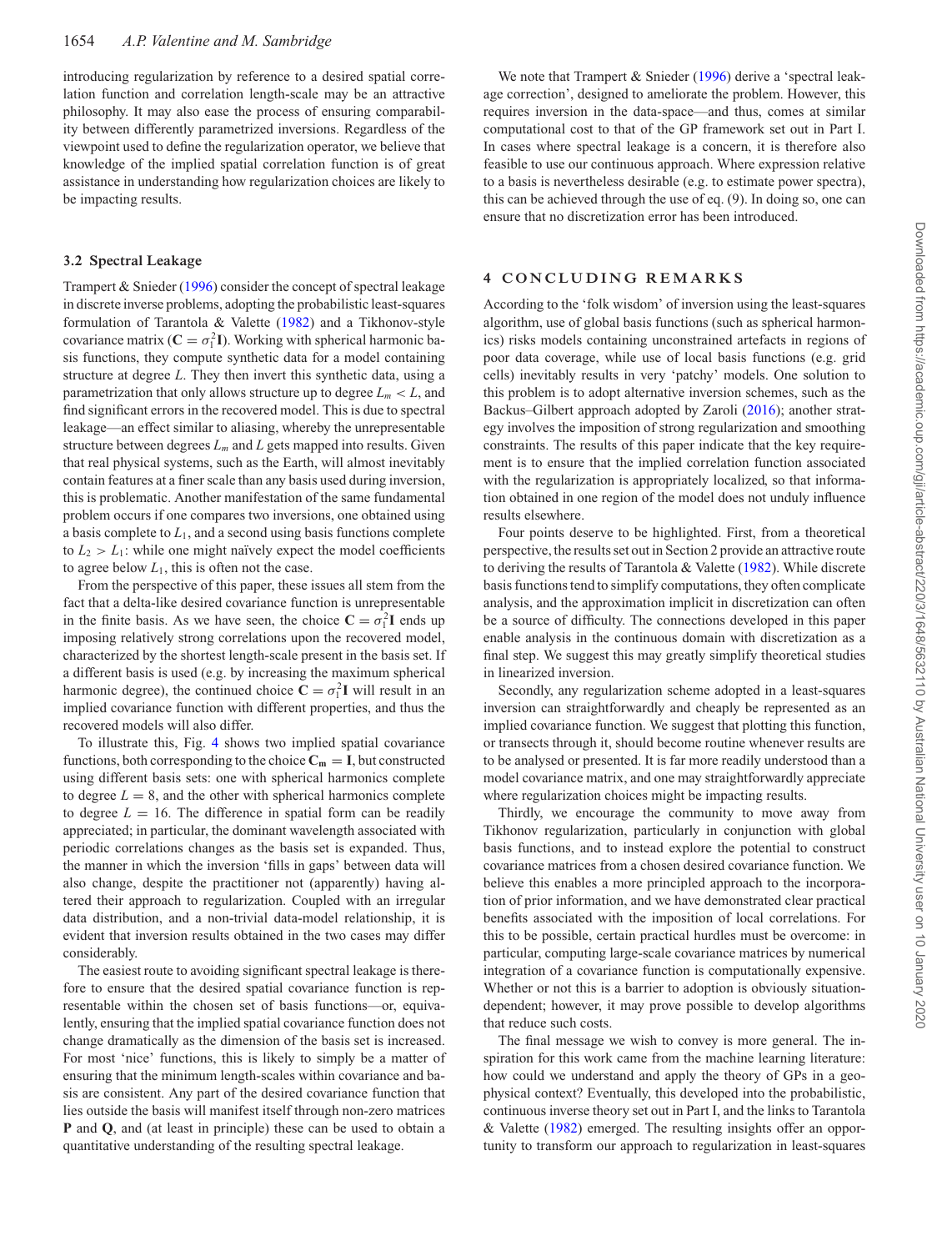<span id="page-7-8"></span>

**Figure 4.** Spectral leakage: a covariance-function perspective. Spatial covariance functions  $k(x, 0)$  corresponding to  $C = I$ , expanded within a sphericalharmonic basis complete to (a)  $L = 8$  and (b)  $L = 16$ . In (c) and (d), we show cross-sections through both 2-D functions. The difference in dominant spatial wavelength can be clearly appreciated: in changing the basis set, we have implicitly changed our assumptions about the properties of the underlying function.

inversion—a technique that has been central to geophysical investigations for over half a century, and about which an immense body of literature has been assembled. We do not believe this is a unique case: there is much to be gained by attempting to join the dots that connect geophysical inverse theory to the mathematical and statistical results that underpin the broad field of data science.

# **ACKNOWLEDGEMENTS**

We gratefully acknowledge the thoughtful and insightful comments received from Frederik Simons, Jeannot Trampert and an anonymous reviewer. Discussions with David Al-Attar and Paul Käufl also influenced this work. APV is supported by the Australian Research Council through a Discovery Early Career Research Award (DE180100040).

#### **REFERENCES**

<span id="page-7-0"></span>Boschi, L. & Dziewoński, A., 1999. High- and low-resolution images of the Earth's mantle: implications of different approaches to tomographic modeling, *[J. geophys. Res.,](http://dx.doi.org/doi.org/10.1029/1999JB900166)* **104,** 25 567–25 594.

- <span id="page-7-3"></span>Davies, R., Valentine, A., Kramer, S., Rawlinson, N., Hoggard, M., Eakin, C. & Wilson, C., 2019. Earth's multi-scale topographic response to global mantle flow, *Nat. Geosci.,* **12,** 845–850.
- <span id="page-7-7"></span>Hansen, P. & O'Leary, D., 1993. The use of the L-curve in the regularization of discrete ill-posed problems, *[SIAM J. Scient. Comput.,](http://dx.doi.org/DOI: 10.1137/0914086)* **14,** 1487–1503.
- <span id="page-7-2"></span>Hoggard, M., White, N. & Al-Attar, D., 2016. Global dynamic topography [observations reveal limited influence of large-scale mantle flow,](http://dx.doi.org/doi.org/10.1038/ngeo2709) *Nat. Geosci.,* **9,** 456–463.
- <span id="page-7-4"></span>Kaula, W., 1967. Theory of statistical analysis of data distributed over a sphere, *[Rev. Geophys.,](http://dx.doi.org/doi.org/10.1029/RG005i001p00083)* **5,** 83–107.
- <span id="page-7-1"></span>Reigber, C., Schmidt, R., Flechtner, F., Konig, R., Meyer, U., Neumayer, K.- ¨ H., Schwintzer, P. & Zhu, S., 2005. An Earth gravity field model compete to degree and order 150 from GRACE: EIGEN-GRACE02S, *[J. Geodyn.,](http://dx.doi.org/doi:10.1016/j.jog.2004.07.001)* **39,** 1–10.
- <span id="page-7-6"></span>Schachtschneider, R., Holschneider, M. & Mandea, M., 2010. Error distribution in regional inversion of potential field data, *[Geophys. J. Int.,](http://dx.doi.org/doi.org/10.1111/j.1365-246X.2010.04598.x)* **181,** 1428–1440.
- <span id="page-7-5"></span>Simons, F., van der Hilst, R., Montagner, J.-P. & Zielhuis, A., 2002. Multimode Rayleigh wave inversion for heterogeneity and azimuthal anisotropy of the Australian upper mantle, *[Geophys. J. Int.,](http://dx.doi.org/doi.org/10.1046/j.1365-246X.2002.01787.x)* **151,** 738–754.